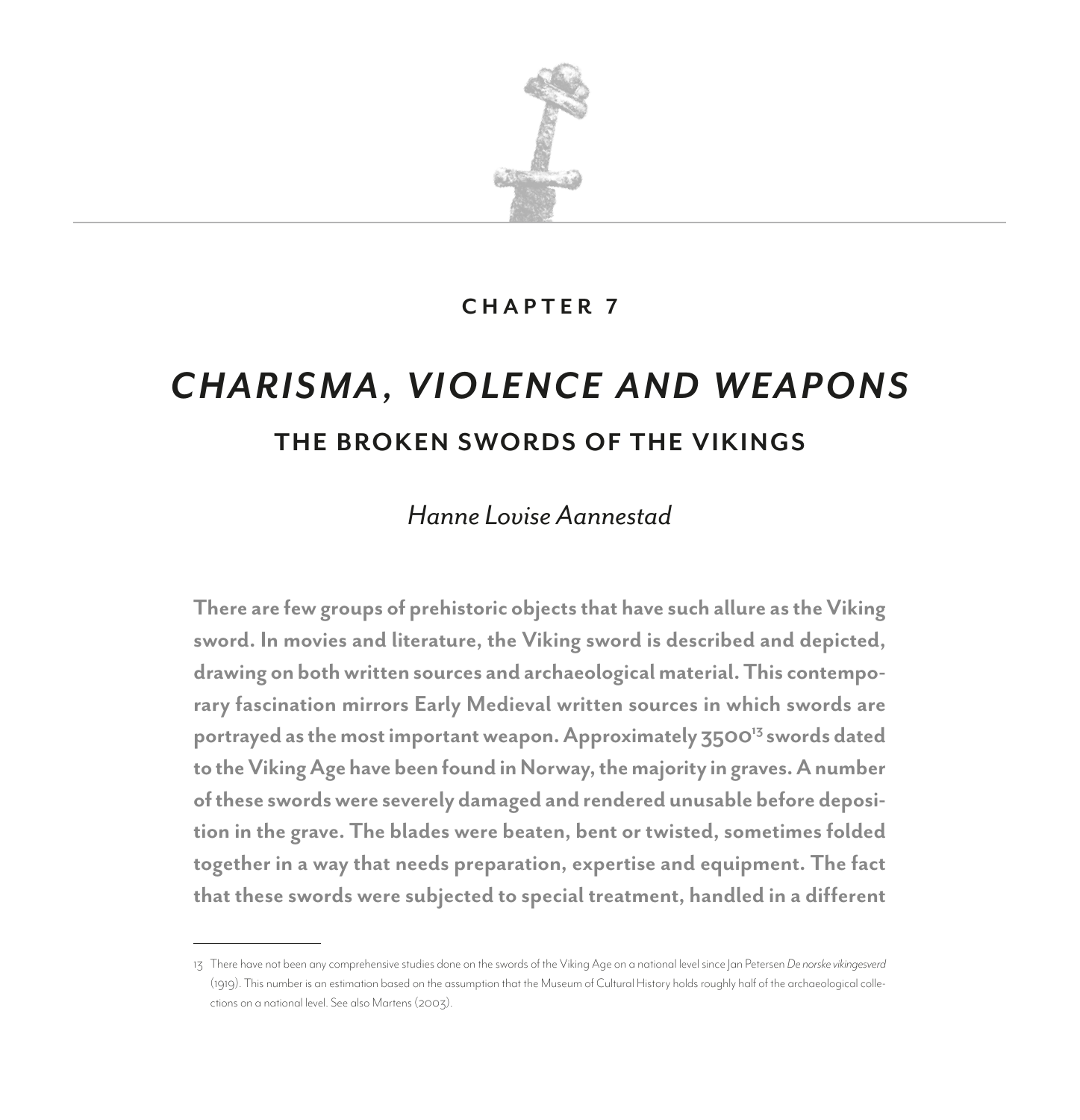**manner than the rest of the grave goods, underscores the distinctive role of swords in Norse society. In this article I will discuss the deliberate destruction of swords and other weapons from a cultural historical point of view. The irregular treatment of these swords is embedded both in the cultural historical perception of swords and in funerary rituals. A survey of Early Medieval written sources and archaeological material is essential for a more profound understanding of the phenomenon.**

**This study shows that even if the idea of a biographical or animated presence in a certain sword demanded a ritual for 'killing' these powerful objects during burial rituals, the bending, twisting and destruction of swords and other weapons must also be seen as an expression of a more general idea of swords, weapons and funerary rituals in Late Iron Age and Viking Age Scandinavia.**

### **INTRODUCTION**

One of the striking features of the material culture of Viking Age Norway is the many weapons that have been found. Buried in graves, the weapons reflect a society in which warfare and violence were widespread and important, both in a symbolic and physical sense (Andrén 2006; Price 2002). The prosperous male graves often contain highly ornate swords, imported from continental Europe or the British Isles, but also more common graves contain swords and other weapons, plain in form and probably locally produced. One of the more puzzling features of the weapon graves of the Viking Age is the extensive practice of destroying weapons prior to burial. The swords have been deliberately destroyed. The blades are bent and broken, and the edges have severe cuts and traces of violent handling. This deliberate destruction also includes, to a lesser degree, other weapons.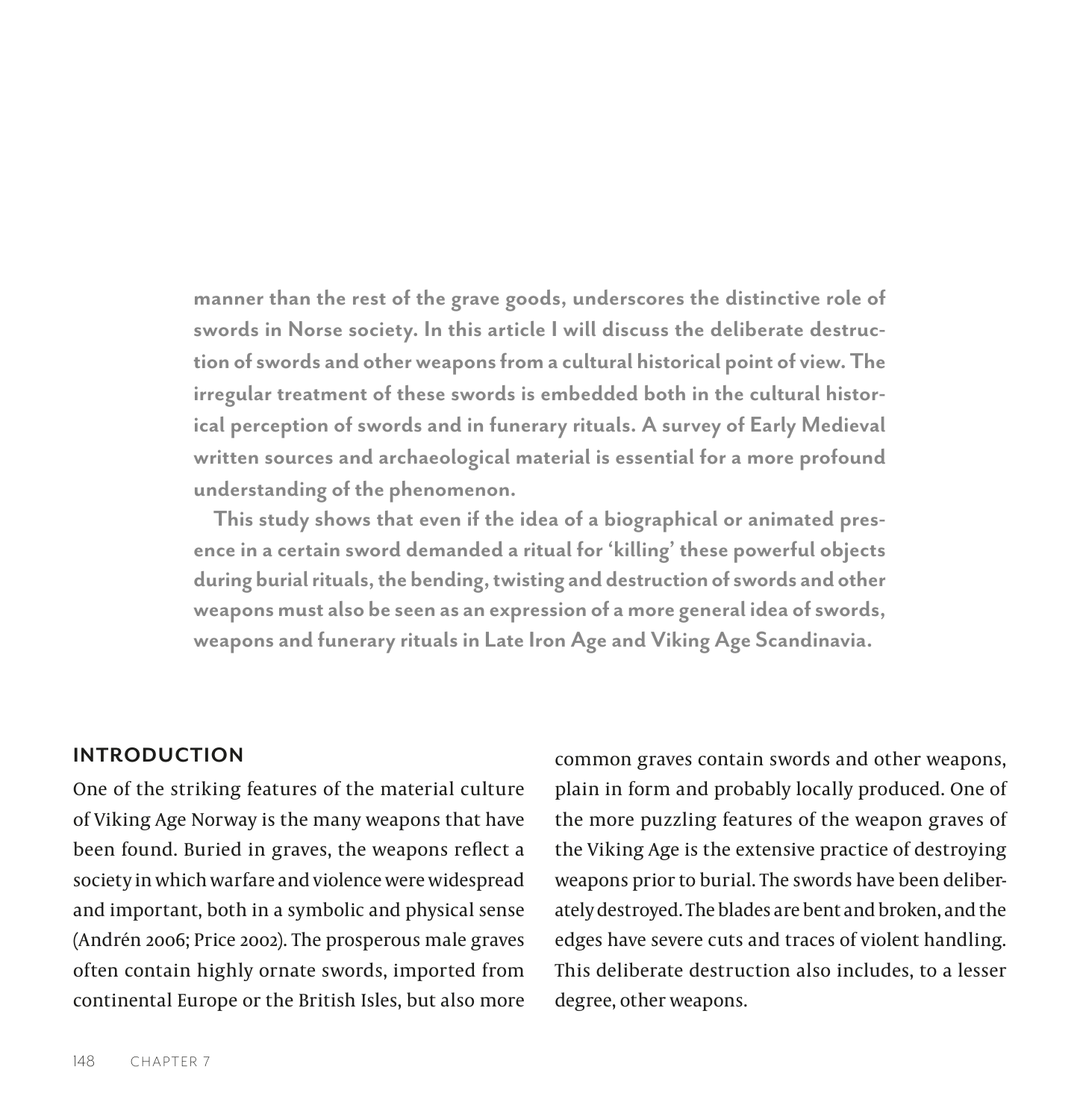Bending weapons before depositing them in lakes or graves is known in European prehistory at least since the Bronze Age (Bradley 1998). In the large depositions of weapons in bogs from the Roman Iron Age, several of the weapons were destroyed, bent or broken (Davidson 1994 [1962]:6–7), among them a find from Illerup-Ådal, Denmark. Bent swords are also found in several graves from the early Iron Age. The large weapon deposits from the Danish bogs are generally viewed as a form of sacrifice, giving the weapons to the gods as a payment for a victory in war (Ilkjær 2000; Jensen 2015). The general understanding of the destruction of weapons in Viking Age graves is often linked to the idea of a 'killing' of the sword so that it could follow the deceased into the afterlife (Davidson1994 [1962]:484–485;Grinsell 1961). The violent of the destruction of weapons in deposits and graves is also associated with the violence and wildness of the Scandinavian warrior culture in the Iron Age (Andrén 2006:35).

Even though the phenomenon has been known since the early 19<sup>th</sup> century and frequently mentioned in museum records, there are no comprehensive studies of the bent and destroyed swords of the Viking Age.

There are brief mentions in archaeological literature (Davidson 1994 [1962]:6–7; Rygh 1877:189–191; Shetelig 1912:107, footnote 4 with references), but archaeologists have shown a lack of interest in the subject. Until recently the secondary treatment of objects, including reworking and intentional damage or repairs, did not gain a lot of attention in archaeology. In object studies, the focus has traditionally been on topics relating to production and provenance, stylistic and functional traits of the objects, and, to a lesser extent, on how the objects were integrated into multiple social processes over time. However, there was a noticeable change in the late 20<sup>th</sup> century, with the term object biographies facilitating increased focus on the dynamic agency and significance of objects through the processes of production, use, and deposition (Aannestad 2015b; Ekengren 2009; Gosden & Marshall 1999; Joy 2009). This study of deliberately destructed swords from Viking Age graves is inspired by this line of thought. The article presents an exploration of the collection of swords in the Museum of Cultural History, Oslo, and employs a broad approach to the question of how this practice can be understood.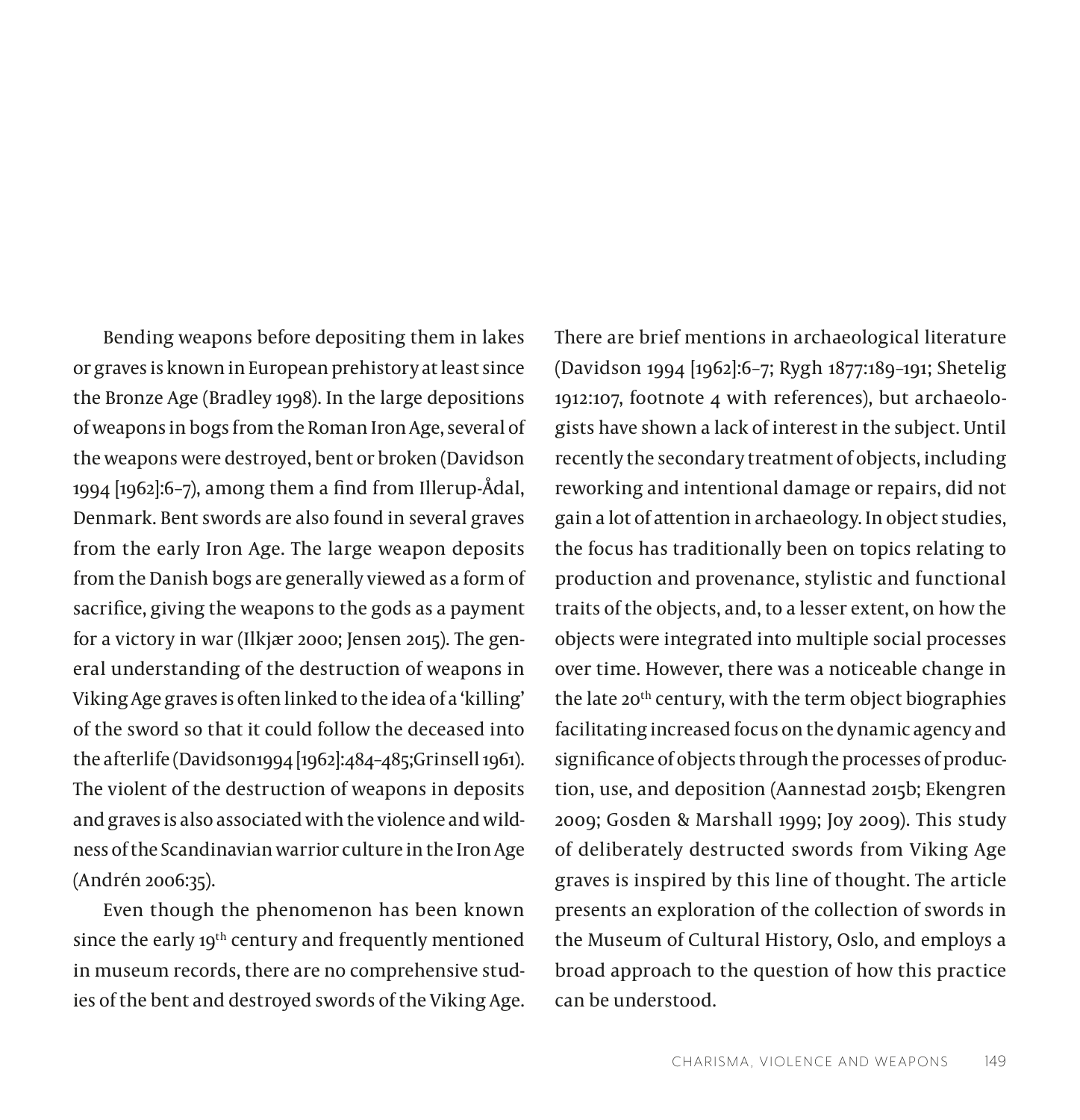Recent studies have emphasized the idea of animism in Viking Age ontology, perceiving the sword as a powerful presence, an inalienable object, associated or connected to a person or a lineage or having certain biographical features, therefore needing to be destroyed or taken out of circulation. The concept of charisma can be a fruitful approach towards gaining a more profound understanding of this phenomenon. According to Marianne Vedeler (this publication), charisma in objects can be seen as a capacity to evoke awe and adoration, associated with the object's material and immaterial aspects. Written sources emphasize the significance of swords. Norse poems and sagas tell stories about the sword as a marker of social status and prestige, but they also tell stories of swords with distinct powers: swords of beauty, swords with names and personal biographies, swords of magic and mystery (Aannestad 2015a; Brunning 2013; Burström 2015; Lund 2009, 2011, 2013, 2017). Was this capacity for power and magic, life and death a reflection of the perception of real swords in the Viking Age? And can the charismatic properties of swords be understood as a motivation behind their destruction in burial rituals?

### **THE BROKEN SWORDS OF THE VIKINGS**

This study is a survey of the collection of Viking Age swords in the Museum of Cultural history at the University of Oslo. The museum holds archaeological material from southeastern Norway.14 This includes roughly half of the archaeological material from Norway. The collection represents different landscapes, ranging from the coastal zone to alpine areas, and subsequently probably also different groups of people in what was a politically and somewhat culturally fragmented region in the Late Iron Age and Viking Age (Solberg 2010 [2000]:277–293). Thus, the destroyed swords in the collection of the Museum of Cultural History can be a point of departure for a more comprehensive understanding of the phenomenon, both in Scandinavia and the Scandinavian diaspora.<sup>15</sup>

<sup>14</sup> The museum district includes 10 counties: Østfold, Akershus, Oslo, Hedmark, Oppland, Buskerud, Vestfold, Telemark, Aust-Agder and Vest-Agder.

<sup>15</sup> Deliberately destroyed swords from the Scandinavian diaspora, e.g. in graves with other Scandinavian ethnic markers, are recorded at several locations in the British Isles, among them in Dublin at the cemetery Kilmainhaim (Davidson 1994 [1962]:10; Grinsell 1961:488-489) and in France, L'Île de Groix, Morbihan (Bjørn and Shetelig 1940).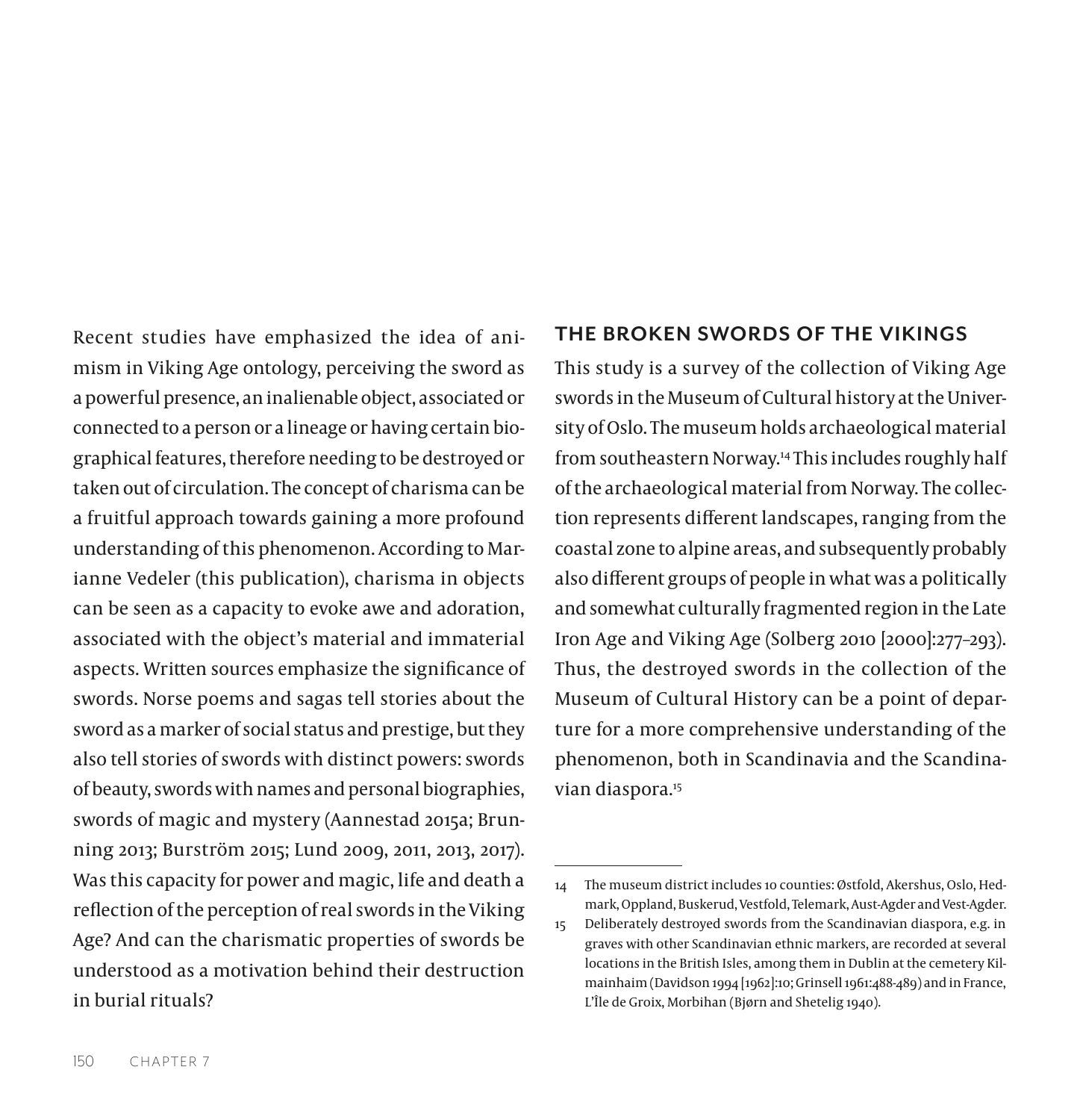The Museum's archaeological collection holds 1,598 swords dated to the Viking Age (750–1000 AD). 260 of these swords (16.3 %) have visible signs of bending or twisting the blade done prior to the deposition.<sup>16</sup> The damage on the sword blades varies, from a slight twist to a completely folded or whirled blade (fig. 52). For the former, there are two main forms of bending, the U-shape and the S-shape, in which the U-shaped have one main bend, typically near the middle of the blade (fig. 54), and the S-shaped blades are bent in two places in opposite directions, in the upper and lower parts of the blade (fig. 53). In addition, there are several atypical variants, from the spiral seen in picture 52, to a completely folded blade in figure 55. A number of swords have also been registered with more irregular damage

resulting in injured or broken blades, thus presenting a more violent and arbitrary impression.

There seems to be a slight distinction between the cautious bending as seen in figure 52, violent and irregular damage like cuts or slashes in the edges, and multiple and irregular bending often resulting in breakage of the blade in several places. However, the differences between bent and broken sword blades are not necessarily a result of different practices. The diversity in damage could also be the result of a difference in steel quality, affecting the flexibility of the sword blade, making some of the blades more fragile and easier to break. In addition, several of the apparently carefully bent swords also have traces of hard blows to the edges, presumably done prior to the bending. Thus, it is not possible to make a clear distinction between different ways of performing the destructive act on the swords, even though there seems to be a diversity of practices in the handling of the blades.

In a number of graves with deliberately destroyed swords, damage has also been inflicted upon other objects. The most common are spears, often bent in a U-shape in the same fashion as the sword blades (fig. 59b). A number of graves contain spears and axes

<sup>16</sup> This number includes swords with recorded information of bending and additional physical examinations of the objects. Traces of deliberate destruction are not always mentioned in museum catalogues. Due to corrosion and fragmentation it is often difficult or impossible to register signs of initial bending or twisting, and several of the damaged swords are so poorly preserved that it is not possible to tell whether they were subject to intentional destruction prior to burial. Therefore, the total number of deliberately destroyed swords is likely to be higher.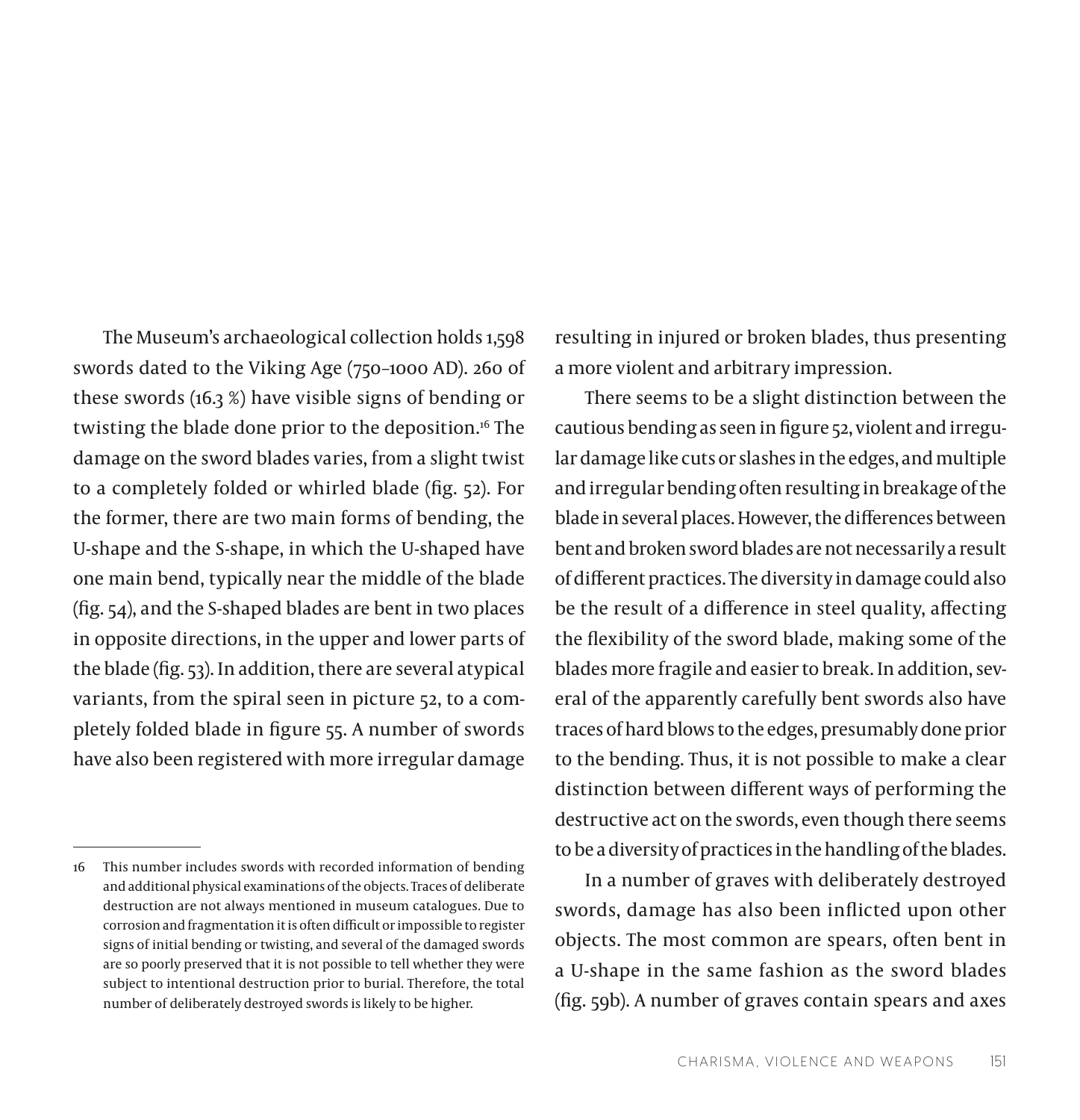



**Figure 52.** Severely twisted sword with hilts of type R, pommel missing. In addition to the bending, the blade has severe cut marks at the edge near the point (not visible in the picture) (C15888). Photo: Kirsten Helgeland/Museum of Cultural History.

with cuts from hard blows to the edges. Deep cuts on shield bosses, inflicted with an axe or a sword are also quite common (fig. 56, fig. 59 c, d). In a number of graves the the shield bosses are evidently damaged by weapons from the same grave, suggesting that the damages are inflicted during the funerary rituals, and not a result of previous battles etc. Signs of intentional damage on additional weapons are most common in graves with bent swords, but are also found in some graves where the swords have been left intact. However, intentional damages on other weapons that swords were not systematically recorded in this study, so the extent of this phenomenon is not known.

The warrior grave from Gjermundbu in Ringerike, Buskerud can serve as an example of a grave with

**Figure 53.** Sword with hilts of Petersen type O, double folded in S-shape (C13848). Photo: Kirsten Helgeland/Museum of Cultural History.

multiple and complex signs of destruction.<sup>17</sup> The grave was discovered incidentally by a local farmer in 1943, and contained an exceptionally rich male grave with the equipment of an elite warrior of the Viking Age, including several weapons, a chain mail, stirrups, spurs, gaming pieces, tools etc. (fig. 57; see also Grieg 1947). The sword, of Petersen type S with silver plates on the hilt and Jelling style ornamentation, has signs of bending prior to cremation (Grieg 1947:3), but is now broken into three fragments. The helmet, so far the only helmet found in a Viking Age grave, also had signs of intentional damage, among which were perforations of the right front plate, clearly visible in figure 58. The size

<sup>17</sup> C27317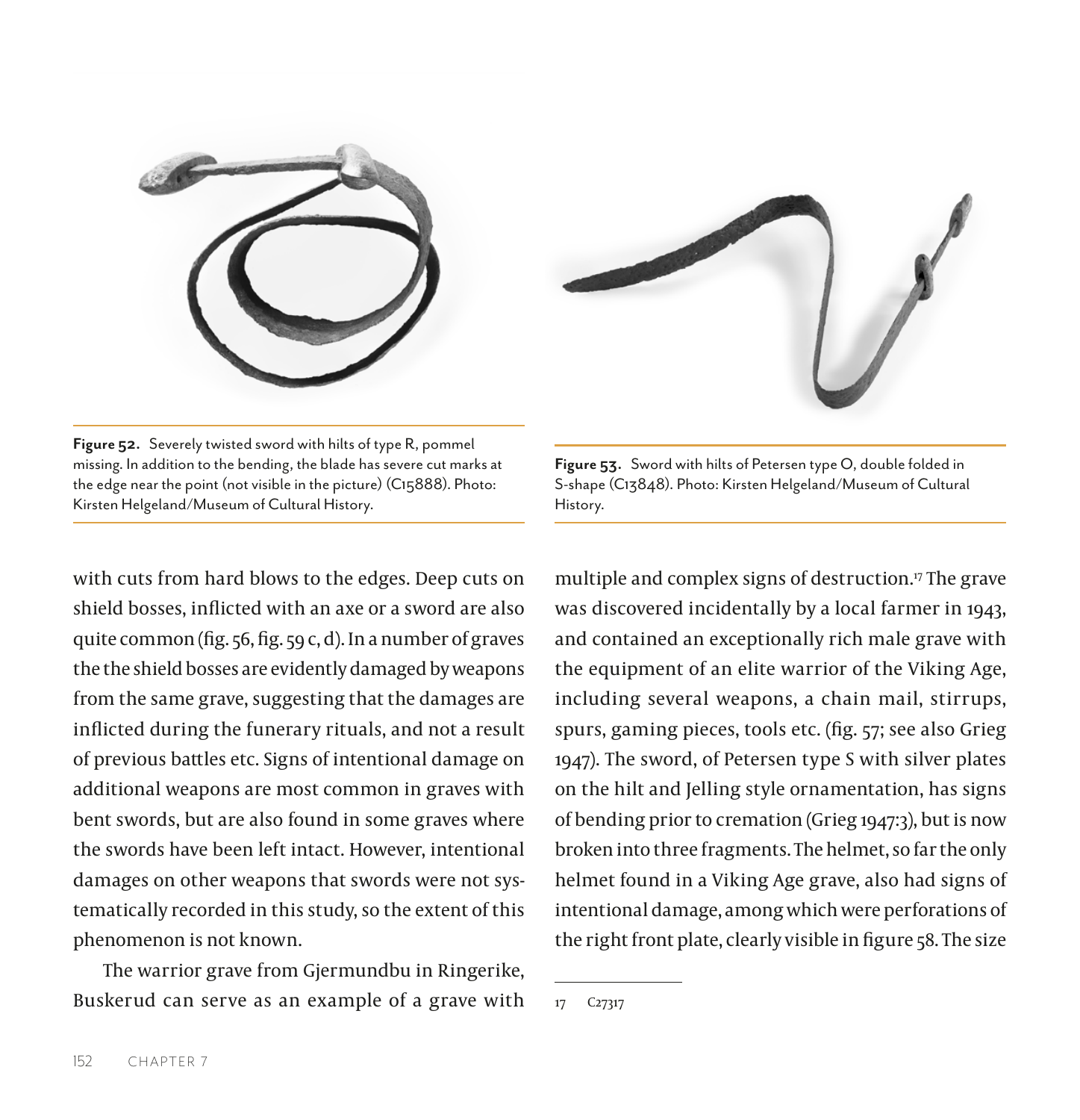

**Figure 54.** Sword with hilts of unknown type, closest parallel in type Æ, blade and grip bent (C35118). Photo: Mårten Teigen/Museum of Cultural History.

and shape of the perforations indicate that they were inflicted by the spears in the same grave (V. Vike 2018 pers. comm.). In addition to the sword and helmet, the two axes in the grave both have deep cuts on the edges done prior to burial.

It is evident that the deliberate damaging of objects in Late Iron Age and Viking Age burials is predominantly inflicted on offensive, and to a certain extent, defensive weapons like shields, and in the Gjermundbu case, a helmet. However, there are occasional accounts of deliberate damage inflicted on other objects, among them the so called magical staffs (earlier interpreted as roasting spits; for a discussion of the interpretation of magical staffs in graves and deposits, see Brunning 2016; Gardeła 2016:215–218). In the collection of the Museum of



**Figure 55.** Sword Hilts of Petersens type O, blade are twice bent (C52324). Photo: Ellen C. Holte/Museum of Cultural History.



**Figure 56.** Shield boss with a deep cut, probably inflicted with an axe from the same grave. C14535. Photo: Ove Holst/Museum of Cultural History.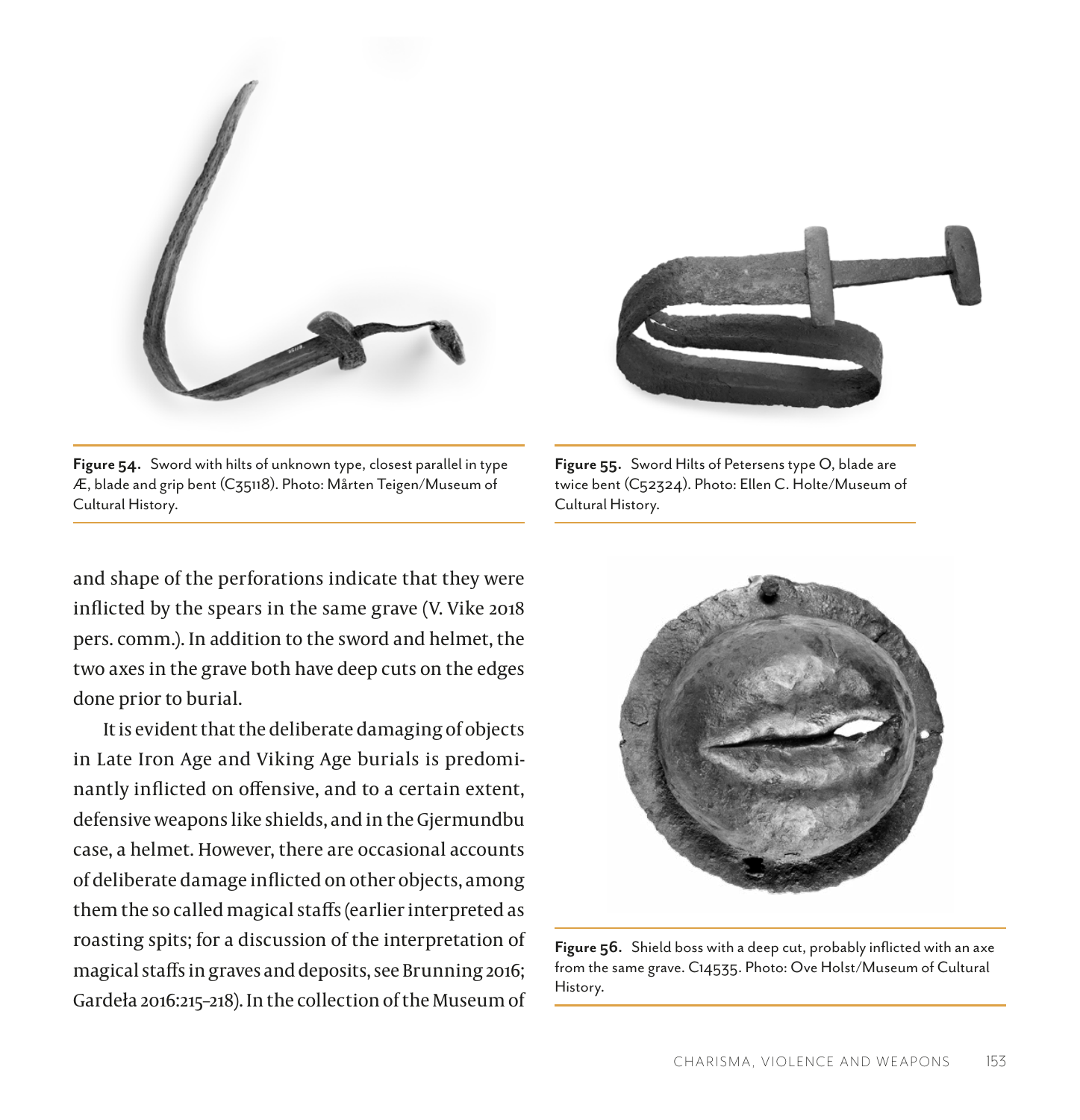Cultural History there are also observations of similar damage inflicted on scythes and weaver's batons.<sup>18</sup>

Consequently, the intentional damaging of swords and other weapons, weapons for both attack and defence, was a widespread practice in the Late Iron Age and Viking Age, and can be observed on 16.3% of the swords in the museum collection. Due to corrosion and general decomposition, it is in many cases not possible to determine whether the damage was done prior to burial, or if it is a result of post-depositional damage and poor preservation conditions. Thus, the estimated number of intentionally damaged swords and other weapons must be considered to be a minimum. Accordingly, the deliberate damaging of swords was not a deviant practice, but rather a widespread and quite common part of the diverse funerary rituals of the period. Furthermore, deliberate damage is observed mainly on swords and other weapons. Thus, it seems that this was a practice first and foremost associated with the warrior sphere of Norse society. I will return to this discussion later.

# **BROKEN SWORDS AND FUNERARY RITUALS**

Both cremation and inhumation burials were practiced during the Viking Age in Norway, but the majority of burials are cremation burials with a cremation patch (Shetelig 1912; Stylegar 2007). Based on the recorded observations and registrations done by early 20<sup>th</sup> century scholars, it is generally acknowledged that the bent or broken swords occur in cremation graves during the Viking Age (Shetelig 1912:172), and this study confirms that this is somewhat accurate, with a few exceptions. Of a total of 260 swords with visible signs of intentional damage, 169 swords come from graves where there is sufficient information to decide on the treatment of the body (cremation/inhumation). Of these 169 swords, 155 are from cremation graves and 14 stem from what appear to be inhumation graves.

In this study, the criteria used for defining a grave as a cremation grave are observations of oxide scale on the swords or other objects from the same context. Oxide scales are traces on iron having been exposed to high temperatures, often found on iron objects burned in funerary pyres. In addition to the observation of oxide

<sup>18</sup> C23905, C33234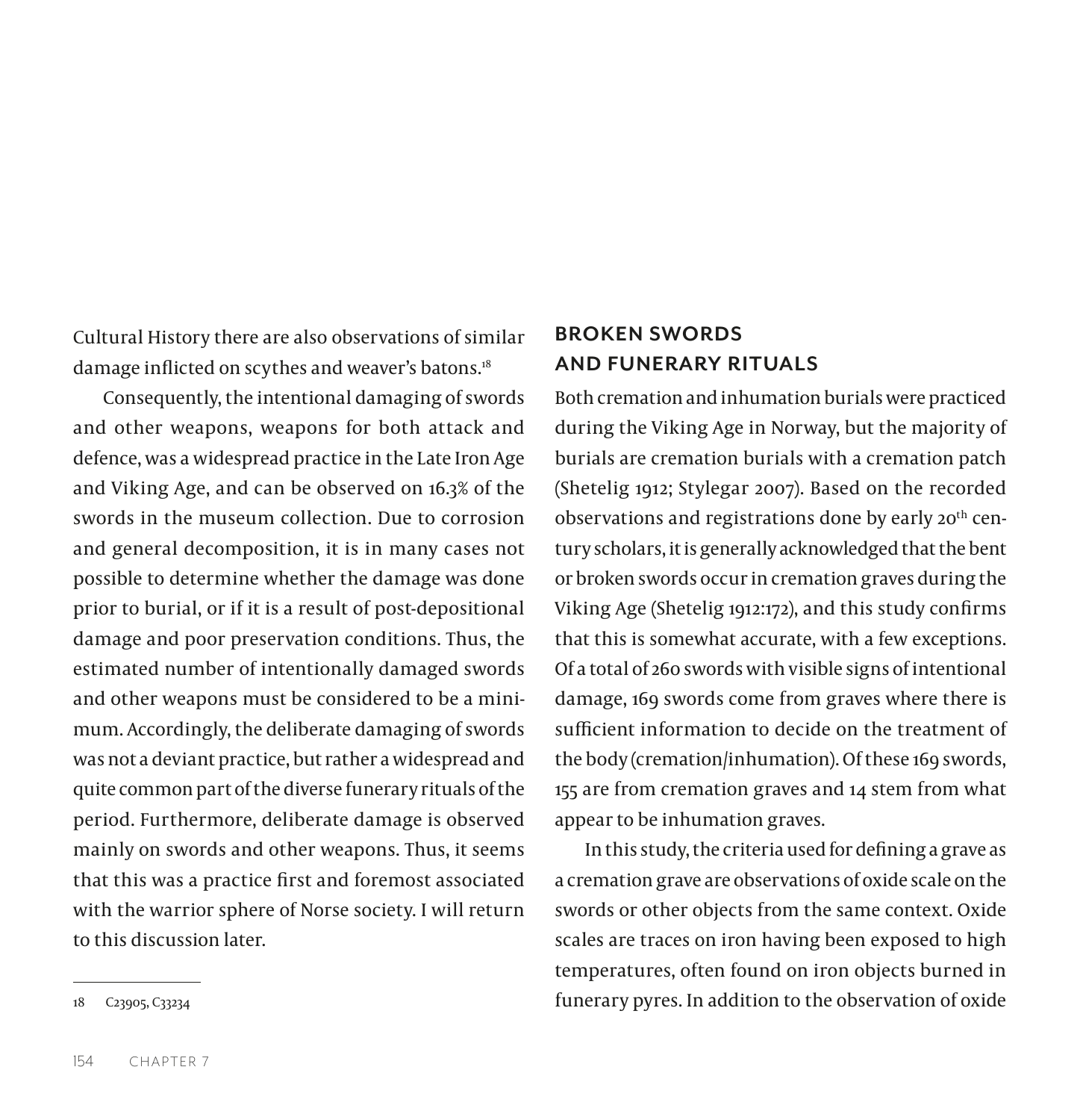scales, the number of cremation graves also includes contexts with reported observations of charcoal and/ or burned bone. On some of the blades there are visible signs of hammering overlapped by the oxide layers (Lund 2013:endnote 1), strongly indicting that the bending was done prior to the burning of the body and grave goods. However, the oxide layers are seldom preserved to an extent where it is possible to observe this, hence it is not possible to determine whether this was a common practice.

The 14 inhumation graves include swords from contexts with (records of) unburned bones, in which the placement of the grave goods and/or lack of charcoal indicate an inhumation burial, as well as burials with observations of mineralized wood from the grip or scabbard of the sword, making it unlikely that they had been in a cremation pyre. Unfortunately, none of these swords were found *in situ* or in professionally excavated contexts. This makes it difficult to determine the details of the funerary ritual.

91 swords are stray finds, and/or were found by non-professionals, and contain inconclusive information on the burial rituals due to a lack of information

#### Table 2a

| <b>COUNTY</b>    | <b>SWORDS</b> | <b>BENT SWORDS</b> | %    |
|------------------|---------------|--------------------|------|
| $\oslash$ stfold | 40            | 1                  | 2,5  |
| Akershus         | 133           | 27                 | 20,3 |
| Oslo             | 23            | 1                  | 4, 3 |
| Oppland          | 265           | 52                 | 19,6 |
| Hedmark          | 237           | 79                 | 33,3 |
| Buskerud         | 144           | 17                 | 11,8 |
| Vestfold         | 253           | 22                 | 8,6  |
| Telemark         | 222           | 36                 | 16,2 |
| Aust-Agder       | 87            | 6                  | 6,9  |
| Vest-Agder       | 54            | 9                  | 16,6 |
| Total            | 1458          | 250                | 17,1 |

#### Table 2b



**Table 2a, b.** The table incudes the swords with signs of deliberate bending and twisting from the ten counties in the collection of the Museum of Cultural History dated to Viking Age. Table 1a presents total number of swords, the number of swords with signs of being bent prior to the burial. Table 1 b visualise the percentage of swords with signs of deliberate bending for each county. The swords found outside the museum district were left out of the statistics, due to them being not statically significant in this context.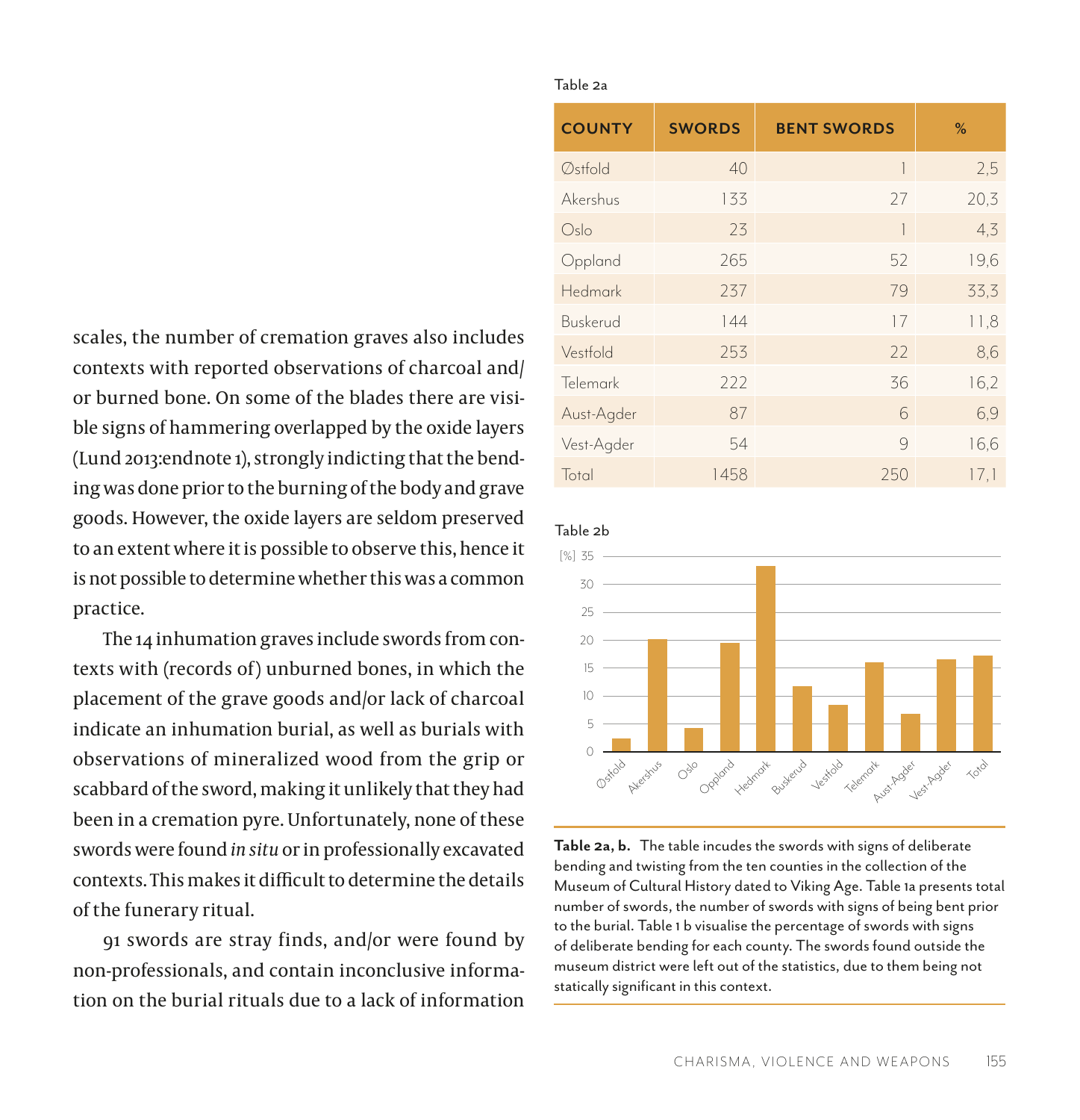

**Figure 57.** Sword, chain mail, and stirrups from the warrior grave from Gjermundbu in Buskerud. According to the museum catalogue, the sword was intentionally bent before the burial. Unfortunately, the blade is now split in three fragments. The sword is of type S (Petersen 1919) with ornaments of Jelling-style on upper and lower hilts, the sword type commonly dated to the 10th century (Petersen 1919). Photo: Museum of Cultural History.

> **Figure 58.** The helmet from the grave from Gjermundbu. The helmet is damaged, probably from a spear or another pointed object on the right frontal plate. It cannot be ruled out that this could be the result of damage prior to the burial, the helmet being a part of a warriors gear and probably used in battle. However, the damages on the sword and axes in the grave make it plausible that the damage was inflicted during the funerary rituals. Photo: Museum of Cultural History.

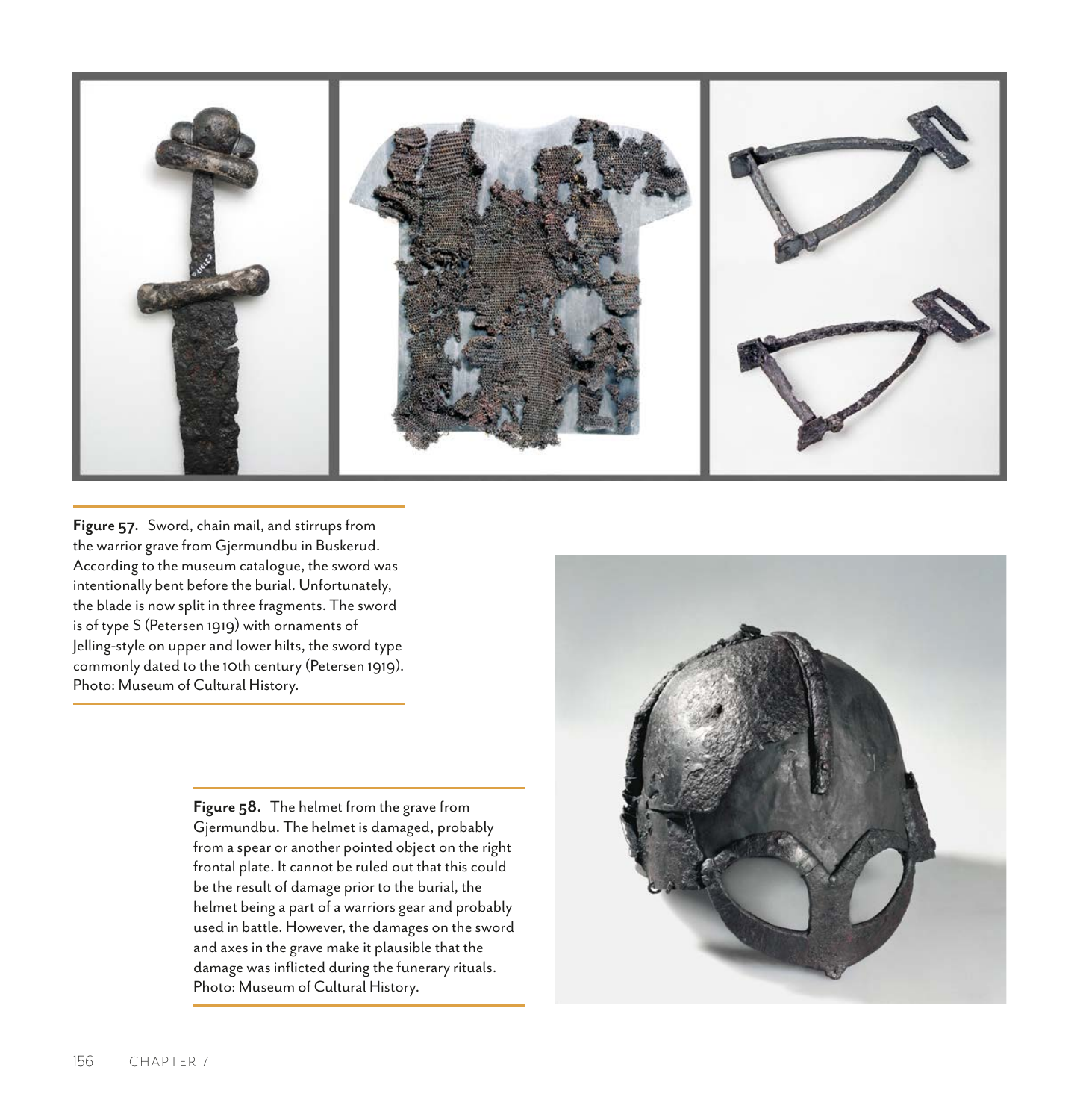

b) c) d)

**Figure 59 a–d.** Grave find from Sør-Odal in Hedmark, flat grave with cremation patch. Both the sword, spear and both of the shield bosses are deliberately damaged, the shield bosses with severe blows from a sword or an axe. Sword of type T and spear of type K dates the grave to late 10th century. C37550. Photo: Kirsten Helgeland/Museum of Cultural History.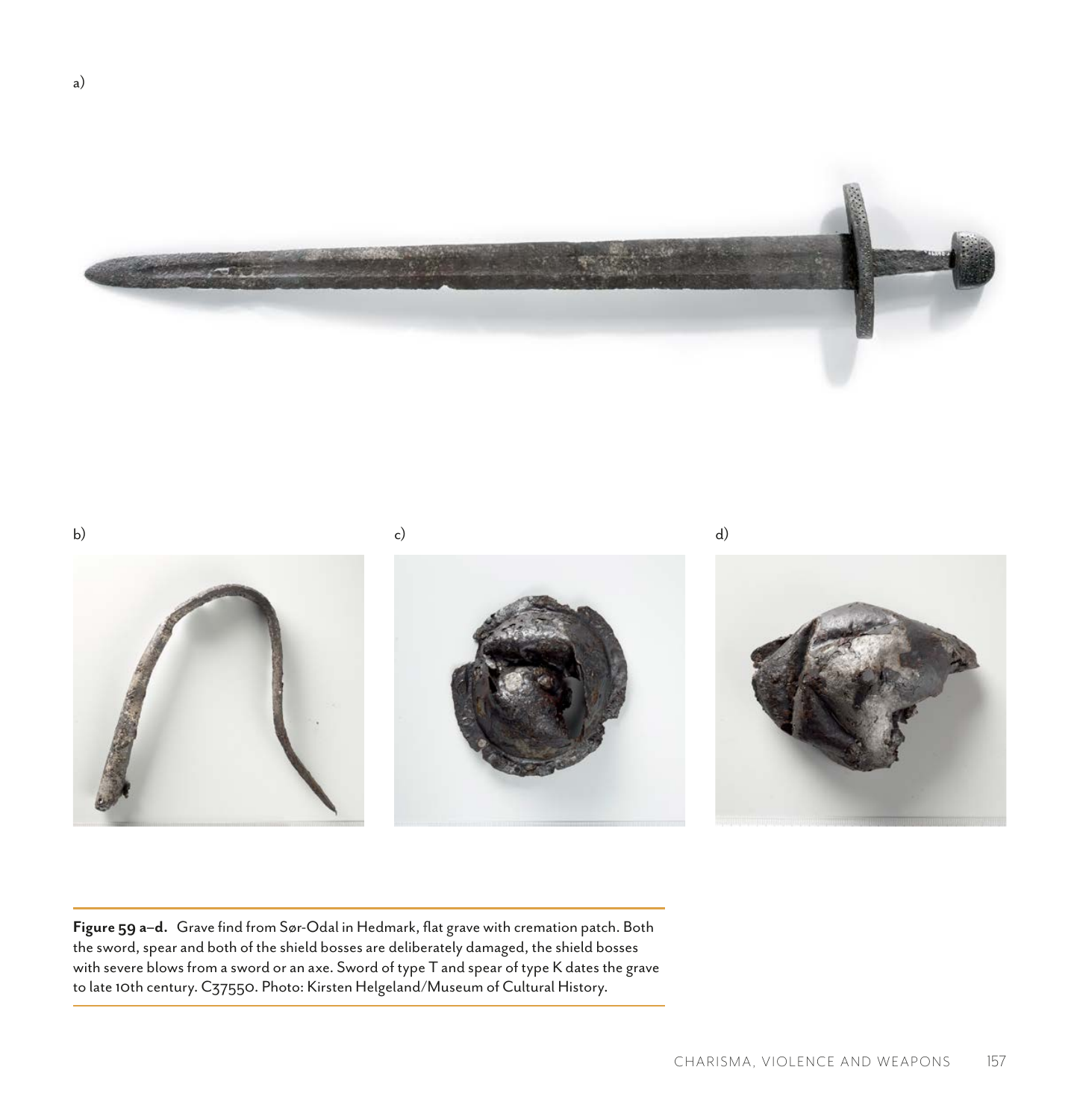about the context, and extensive corrosion leaving neither oxide scales nor traces of organic material.

There are noticeable regional differences in the occurrence of deliberately damaged swords (table 2a, b). Table 2a shows that the counties of Akershus, Oppland, Hedmark, Telemark, and to some extent Vest-Agder have the highest number of bent swords both in absolute terms (Table 2a), and in terms of the share of the totality of swords dated to the Viking Age (Table 2b). The majority of destroyed swords occur in inland areas, whereas the coastal areas have a lower frequency, both in relative and absolute terms. The variation in number and occurrence must be taken as an argument for local, regional, and cultural variations in funerary rituals in general, and weapon burials in particular.

The result from my survey of deliberately destructed swords from eastern Norway is somewhat contrary to the remark Håkon Shetelig makes on the subject in his survey of Iron Age graves in western Norway (1912).<sup>19</sup> According to Shetelig, deliberately destructed swords

are observed in nearly all cremation graves with swords from the Late Iron Age and Viking Age in western Norway (Shetelig 1912:172). Shetelig does not substantiate his statement with statistics. However, the regional variation in the occurrence of destructed swords in eastern Norway makes it likely that there could be substantial variations in occurrence between western and eastern Norway.

Regional variation in the practice of handling swords and other weapons must be seen in connection with the remarkable variety in burial practices in the Viking Age, both in the treatment of the bodies and in the inner and outer construction of the graves (Shetelig 1912; Price 2008). In certain areas, cultural practice and local identity can explain some of the differences in burial practices (Callmer 1991; Svanberg 2003), but in other areas, the variations are striking within the same areas and even the same grave mound (Shetelig 1912:177–179, 201, footnote 3 with references, fig. 406; Stylegar 2007:65–66). These variations indicate that several different ideas and concepts of death and the afterlife existed within the same group and to some extent within the same household (Lund 2013:49).

<sup>19</sup> Vestlandet (western Norway) covers the district of the University Museum of Bergen, consisting of Hordaland, Sogn og Fjordane and the southernmost parts of Møre og Romsdal.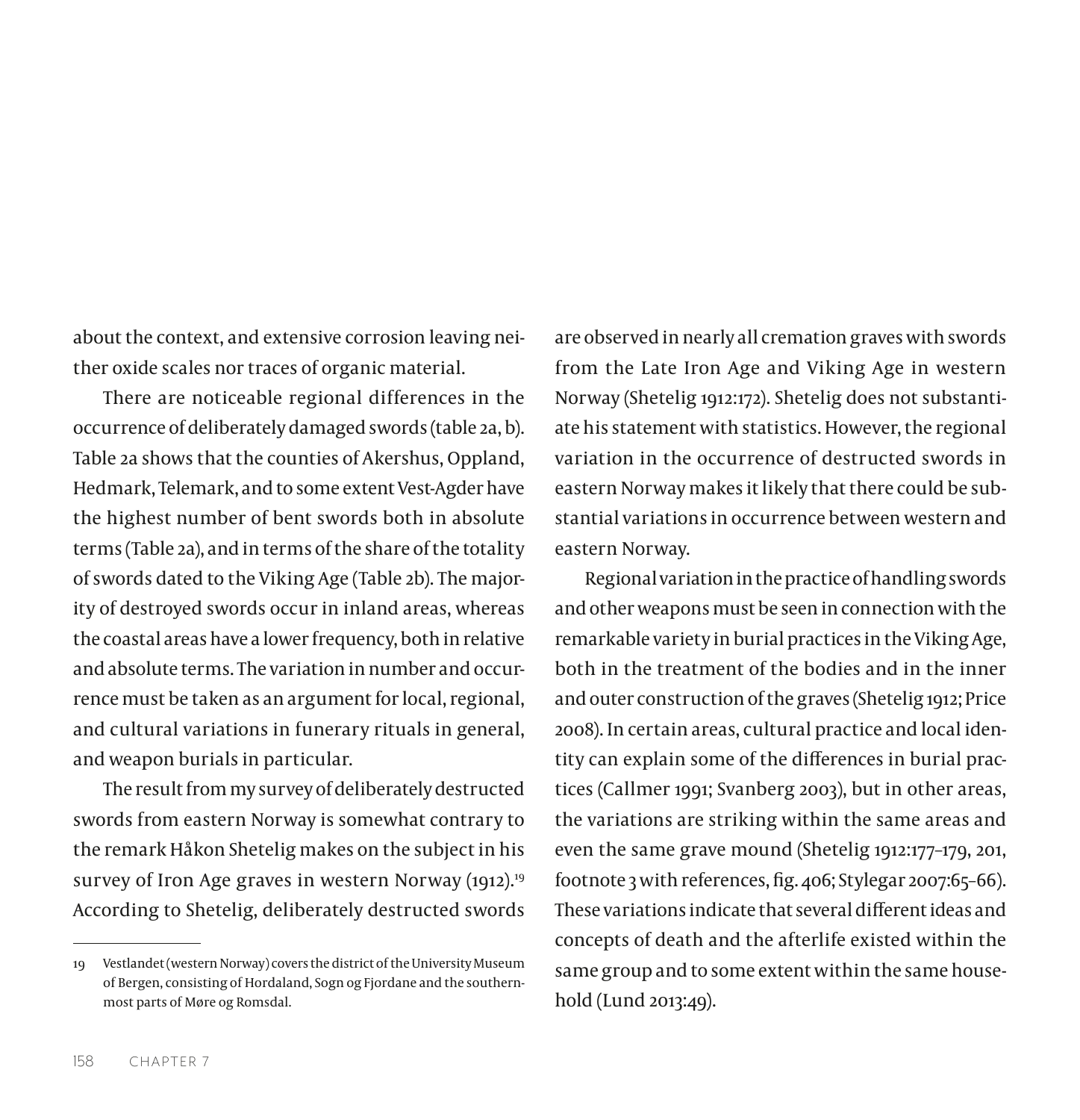This study confirms the idea that deliberate damaging of swords is a practice that first and foremost has occurred as part of a cremation ritual. This observation is, as earlier mentioned, consistent with the established view on the destruction of swords in burials (Rygh 1877:189–191; Shetelig 1912:107). However, even if the large majority of bent or otherwise deliberately damaged swords are found in cremation graves, this study shows that bent swords also are deposited in inhumation graves. This implies that the connection between the act of damaging swords and cremation rituals has to be somewhat modified. From the data from eastern Norway we can draw the conclusion that even if there is a clear connection between cremation rituals and the bending of swords, regional variation in the practice is observable, leading to the assumption that even if deliberately destructed swords are found in cremation graves from all over the Viking World including the diaspora, this is also a practice somewhat connected to local or regionally specific cultural or religious traits.

### **FOR WHOM THE SWORD BENDS**

In an investigation of possible motives behind the deliberate destruction of swords, it is relevant to ask who was buried with the broken swords. Viking Age graves are assumed to reflect the social status of the deceased (Solberg 1985), even though several other cultural, social, and religious factors must have influenced the exterior and interior of the graves. It is generally acknowledged that graves with a full set of arms (axe/ sword, spear and shield) are linked to high social status in the Viking Age society (Hofseth 1981; Solberg 1985), and that a sword seems to signify the highest social status (Martens 2003; Pedersen 2008; Solberg 1985). However, in Norway the number of graves with swords is so extensive that one must assume that the sword was a relatively common feature amongst the free men who owned land (Martens 2003). Therefore, a sword in itself does not necessarily mean that the owner was a part of the upper elite of society.

The high quality sword, here understood as swords with ornamented hilts and/or pattern welded blades and blades with inscriptions, make up at least 1/4 of the deliberately destroyed swords. Even if the majority of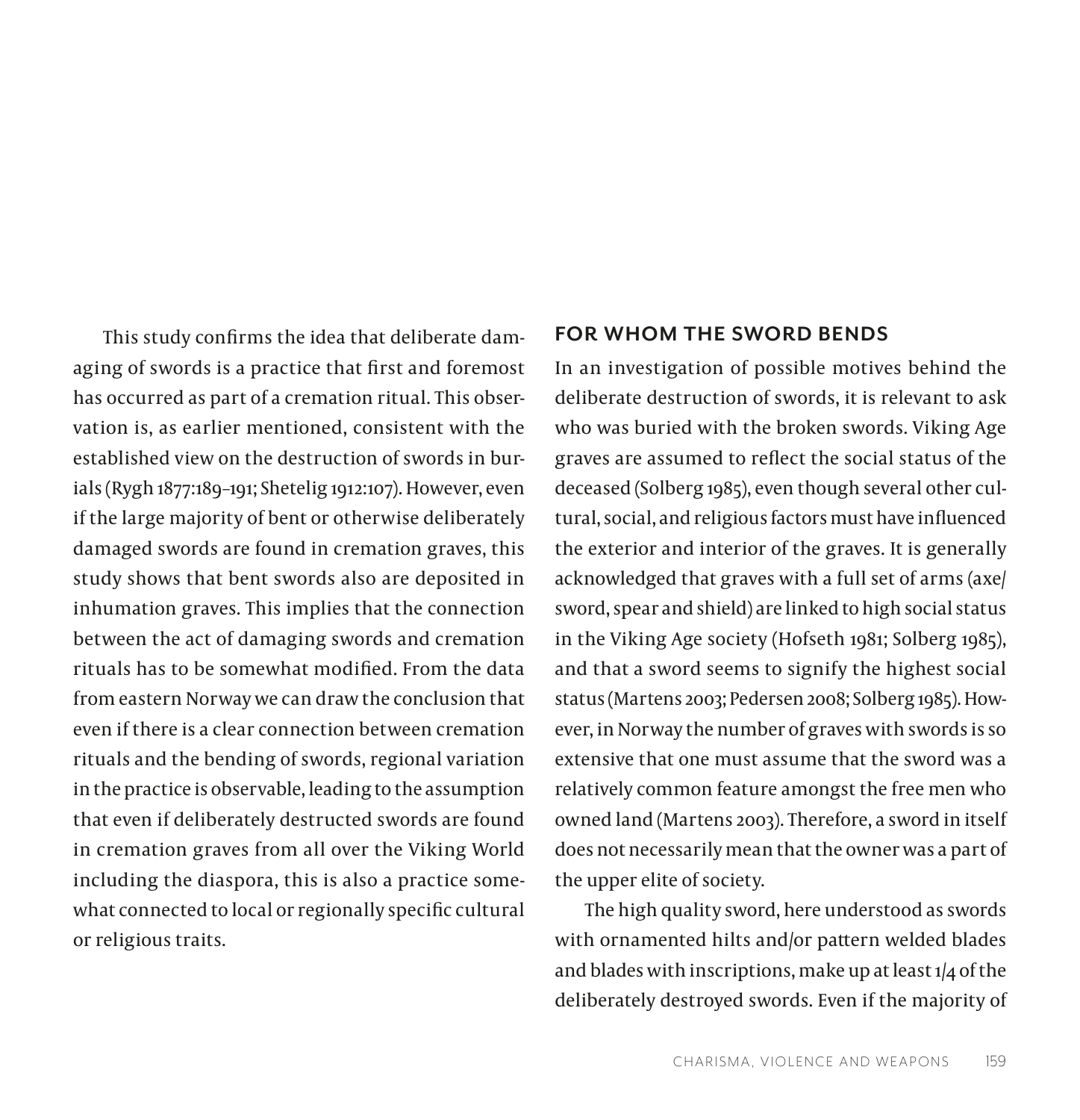these are plain, probably locally produced sword types,<sup>20</sup> the high number of ornamented swords<sup>21</sup> suggests that the deliberate destruction of swords was a ritual performed among the social elites in the Viking society, as well as among the farmer with rights and resources to carry a sword.

A weighty argument for associating the destruction of swords with high social status in the warrior society is the existence of bent swords found in equestrian burials. These are rich weapon burials with riding gear like stirrups and spurs (Braathen 1989; Pedersen 1997, 2014). In all, eleven of the graves with bent swords also contained stirrups and spurs.<sup>22</sup> Although horse equipment, like bridles and parts of harnesses, is quite common in both male and female graves in Viking Age Scandinavia, graves with stirrups and spurs are scarcer. These types of objects usually appear in rich male graves with other objects linked to high social status, like high quality

swords and spears (Braathen 1989; Pedersen 1997, 2014). The introduction of this technology in the Viking Age is associated with increasing contact with the Carolingian social elites (Pedersen 1997:132–133). The art of riding with a saddle, stirrups and spurs enabled the mounted warrior to employ his spear more efficiently (Pedersen 1997:131). It has been suggested that the men buried in these equestrian graves held certain political functions in the Viking Age society, associated with the expansion of the kingdom (Braathen 1989; Pedersen 1997, 2002), and the amount and quality of grave goods indicate a connection to the highest strata of the Norse society.

Thus, the occurrence of swords and the quality of many of the weapons and additional grave goods suggest that the deliberate destruction of swords and other weapons should be associated with the social elites in the Viking Age society. However, variations in the grave goods and the quality of the swords indicate that the deliberate destruction of swords was not a ritual reserved solely for the elite, but rather a practice including a wider array of individuals equipped with weapons.

<sup>20</sup> Type M and Q, see Petersen 1919

<sup>21</sup> Pattern welded blades or blades with inscriptions, sword types R and S, and some of the more elaborate H and K swords, see Petersen 1919.

<sup>22</sup> C10790, C10791 (same grave), C11318, C13698, C13906, C15835, C15836 (same grave), C15935, C15973, C16023, C27317.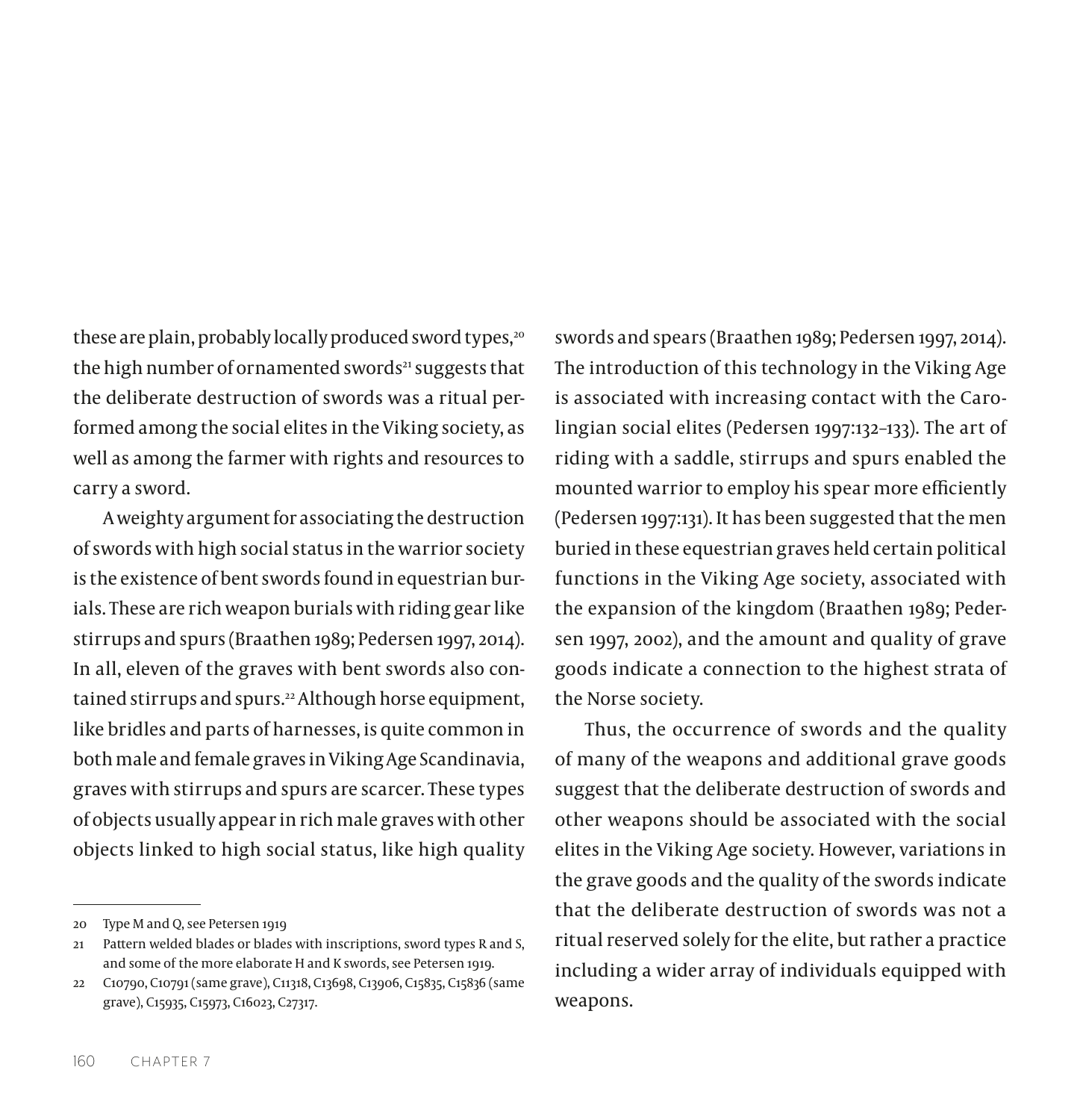### **THE SWORD AS A SYMBOL OF POWER AND AUTHORITY**

A point of departure for interpreting the meaning behind the practice of deliberately destructed swords is the social and ontological significance of swords in the Viking Age.

There are no specific mentions of the destruction of swords in funerary rituals in Early Medieval literature, even though there are several descriptions of weapons being a part of the burial. This could be due to the late date of the sources, and that the ritual destruction of swords to a large extent was a non-uttered performative ritual act, physically and bodily expressed and accomplished, and therefore not remembered or found relevant in the oral transmission of the stories. However, from Norse literature there seems to be a number of somewhat related ideas of swords as significant and charismatic objects that can offer some clues to understand the practice of the destruction of swords and other weapons.

In *Hrafnsmál* (attributed to *Thorbjorn Hornklofi*), the following passage describes the sword as a part of the kingsmen's appearance or *persona:*

*By their array and their gold rings, it may be seen that they are associates of the king. They possess scarlet cloaks with splendid borders, swords bound with silver, coats of ring mail, gilded baldrics and graven helmets and rings upon their arms; such things has Harald [Fairhair/Hárfagr] bestowed upon them.*

*Ravnsmaal, translated by Kershaw 1922*

The swords are here presented as an identity marker, signifying a particular status or role in connection to the king. This is one of several references to a more general conception of the sword in Iron Age and Early Medieval society, associating swords in general, and ornamented swords in particular with authority and power (Brunning 2013:243–247, see also Härke 2000; Aannestad 2015a).<sup>23</sup>

In addition to this general idea of swords, the written sources have numerous references to specific

<sup>23</sup> Similar descriptions of mighty warriors and kings with weapons are plentiful in the sagas and in the mythical poetry of the Edda, as in *Gudrunskvida II* (*The Second Lay of Gudrún*), v. 19, *Laxdæla saga* (*The Saga of the people of Laxárdalr*) v. 21. For a broader discussion of the sword as a personal adornment in the Viking Age, see Aannestad 2015a.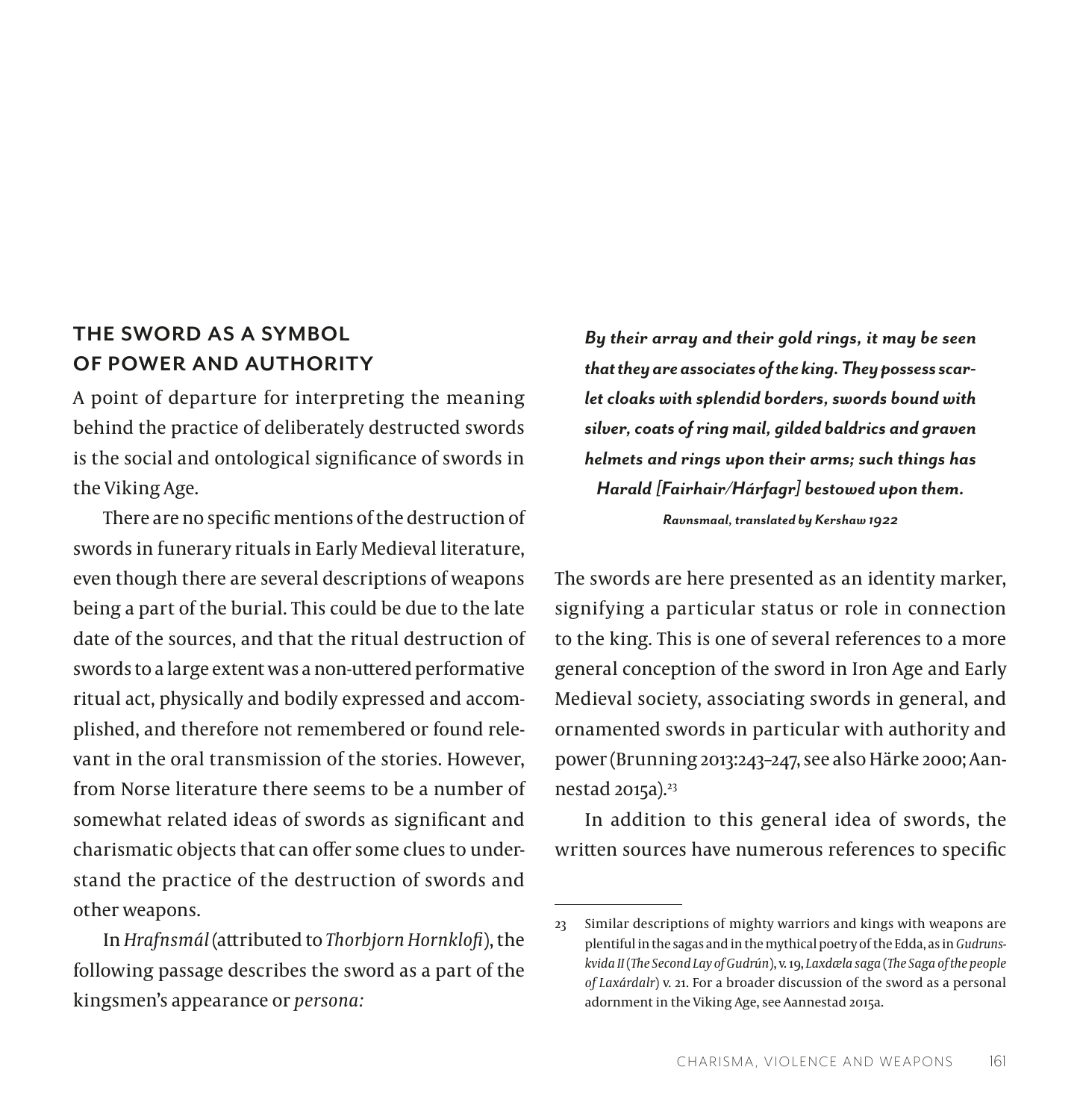swords: swords with personal names, specific traits, and biographies.

One of the most well-known swords in Early Medieval Norse literature is the sword *Skofnung*. *Skofnung* is mentioned in several sources, linked to a number of warriors. It was said that the sword was the best of all swords in the northern lands, renowned for its supernatural hardness and sharpness, as well as for being imbued with the spirits of the King's twelve berserkers. After King Rolf of Denmark's death, *Skeggi* broke into the grave mound and took the famous sword Skofnung that was buried with the king. In addition to *Hrolf Krakes saga*  and *[Kormáks saga](https://en.wikipedia.org/wiki/Korm%C3%A1ks_saga)*, Skofnung is also featured in *Islendingadråpa* and *Landnamabok* (Davidson 1994 [1962]:172).

Another well-known sword in saga literature is *Tyrfing*, known from *The Saga of Hervör and Heidrek* (Hervarar saga ok Heiðreks). In a dramatic passage, Hervor demands that her dead father, King Agantyr, give her the sword, buried with him in the grave mound on the island of Samsø in Denmark. Hervor's motive for this deed is that Tyrfing is an important symbol of royal power for Hervor to pass on to her son and heir. In the saga, Tyrfing is portrayed both as a symbol of

royal power and lineage, as well as an object with certain magical powers linked both to its origin and the circumstances surrounding its production, as well as to the biographical features of the sword.

*The Saga of Hervör and Heidrek* is one of the legendary sagas, generally viewed as less historically accurate than other sagas, often containing references to supernatural motives and beings. However, the story of the *sword Tyrfing,* can serve as an example of a certain motif or the idea of swords in general, reflected in written sources. From *Saxo* to the Norse sagas, stories of swords with magical and symbolic characteristics are told: dangerous and magical swords that give the owner power and authority. The idea of powerful swords is probably part of an older European tradition, articulated as a central motif in *Beowulf* and other old myths (Bazelmans 1999; see also Davidson 1994 [1962]; Brunning 2013). Sue Brunning explores the idea of the 'living' sword from an interdisciplinary perspective, and focuses on the relationship between the warrior and the sword in Anglo-Saxon and Scandinavian cultures from 500–1100 AD (Brunning 2013). She examines life histories, biographies, sword names, character descriptions, and various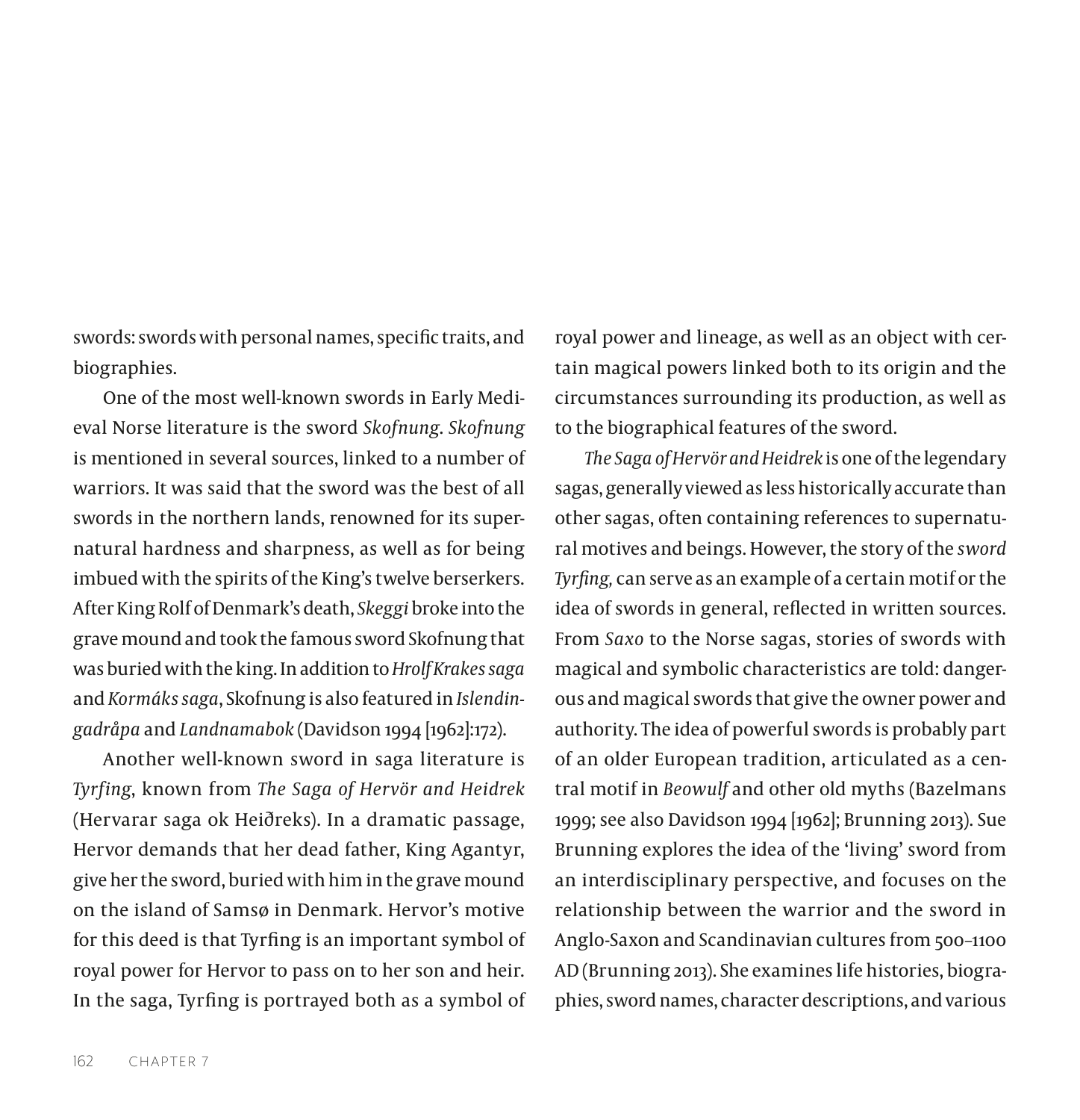contexts, both in archaeological material and contemporary literature. *Skofning* and *Tyrfing* have ambiguous powers, they represent both a trait and a potential, being difficult to control, but also a necessary means to gain power over people, both symbolically and physically. The tales of *Skofnung* and *Tyrfing* also exemplify an important ontological characteristic of the Viking Age: the idea that certain objects could have a personality, or be considered to have a form of life (Brunning 2013; Burström 2015; see also Lund 2009, 2011, 2017).

# **THE CHARISMA OF THE VIKING AGE SWORD**

The term charisma is a fruitful approach to the cultural and ontological understanding of Viking Age swords in general, and the deliberate destruction of swords and other weapons in cremation graves. According to Marianne Vedeler (this volume), the term charismatic object refers to the situation where forces are present in an object. The object is no longer merely an object. It becomes a *thing of value*, linked not only to the functional or economic properties of the object, but to a

broader collective narrative. The collective narrative entails the idea of the magical, transcendental, or religious power residing in the object. Through these collective narratives, the charismatic objects acquire the power to control people, and by controlling the object, you also controlled its powers (Vedeler this volume).

As stated earlier, the powerful swords in Early Medieval Norse literature are a recurring motif, representing a form of collective narrative of the sword. As an example, the sword *Tyrfing* represents the idea of the charismatic object as stated by Vedeler: an object of value and power that can be handed over from person to person, the transaction following certain given rules. Written sources mention several objects with transferable powers, objects that could transfer charisma and power from the leader, as in the term *haminga* (Price 2002).

The Norse society was a warrior society. Warfare, violence and weapons were means of power, and had symbolic importance as expressions of the warrior role and warrior values. In the Late Iron Age and Viking Age the idea of certain swords and swords in general was well known, rooted in oral histories and in the martial and material culture of a society where war and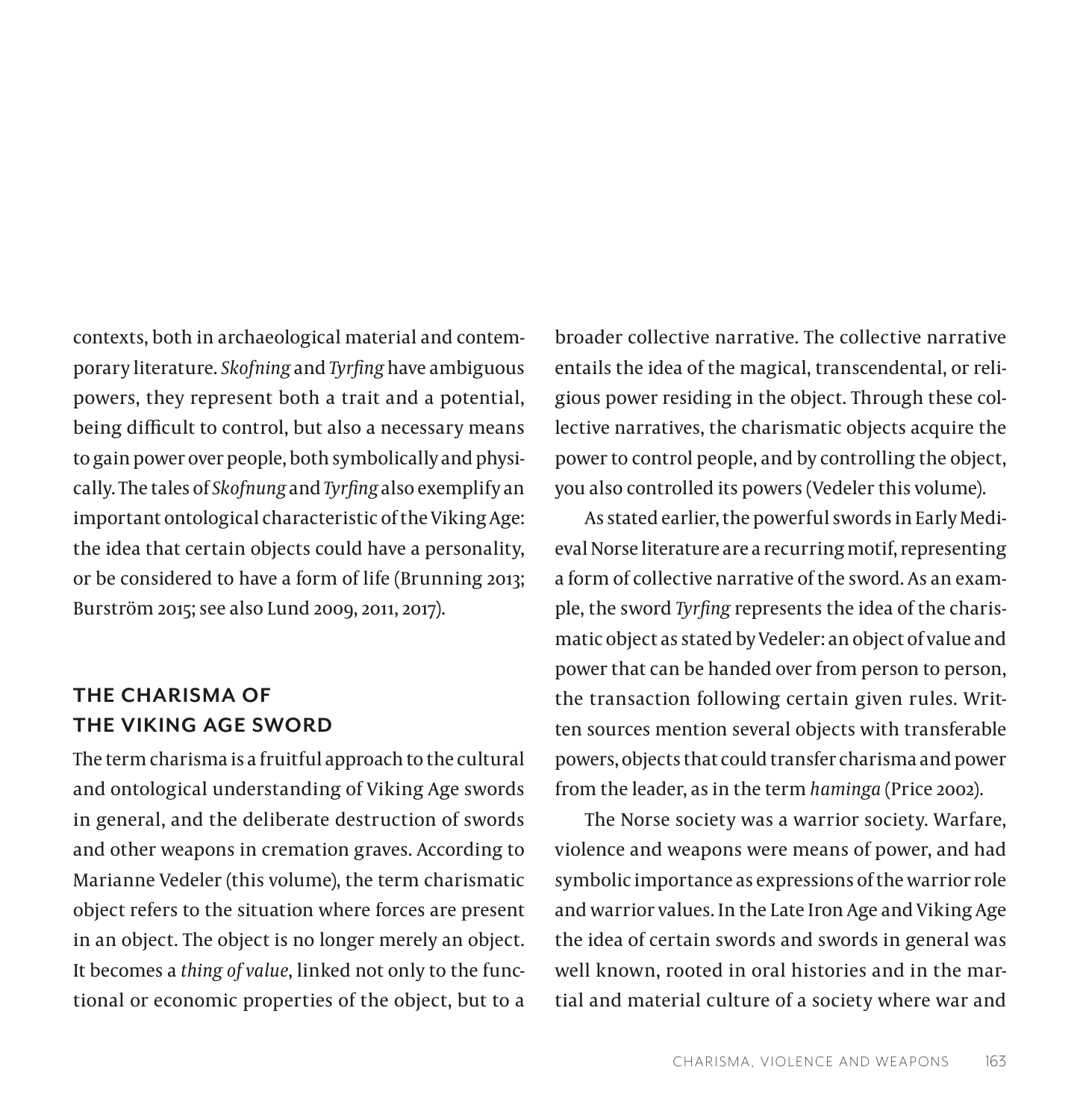warfare were central, both in everyday life, and as a fundamental ideological characteristic (Andrén 2006; Härke 2000; Price 2002). The extensive acts of destruction of swords and other weapons in cremation graves could be seen in connection to the swords having special powers, inalienable objects that had to be removed from circulation, with the act of destruction as a way of preventing the re-use of this potentially destructive or dangerous object. This is in line with the argument used by Reiersen (this volume), who sees the destruction of serpent-head rings in the Roman Iron Age as a destruction of specific objects with charismatic, dangerous, and non-transferrable characteristics.

There is hitherto no record of deliberately destructed swords in Danish Viking Age graves (Pedersen 2011:57). Given the correlation with deliberately destroyed swords and cremation burials, one reason for this absence could be that cremation burials from the Viking Age are few in Denmark, mainly existing north of Limfjord. Danish cremation burials dated to the Viking Age are generally considered to be modest graves with little or no grave goods (Ramskou 1951). However, unlike Norway, wetland deposits of objects,

tools, weapons, and jewelry are widespread in in southern Scandinavia. Julie Lund sees the wetland depositions as a way of taking dangerous or inalienable objects out of circulation (Lund 2008, 2011, 2017). In Anglo-Saxon England, the finds of deposited weapons in wetland areas seem to increase during periods when weapons disappear from grave finds. John Hines has therefore suggested that burying weapon in graves and in wetland deposits are different solutions to the problem of handling inalienable or charismatic objects in a safe way (Hines 1997b:378–382; see also Härke 2000). Given the presumably shared understanding of certain swords as charismatic or inalienable objects in Norse society, the widespread practice of destroying weapons and especially swords in funerary rituals in Norway may be understood as being comparable to wetland deposits in southern Scandinavia.

As previously stated, the large majority of deliberately destructed swords are from cremation graves. It seems that funerary rituals had a significant impact on the treatment of weapons, and that the act of destroying swords was an integral part of the cremation ritual. Cremation of the dead is performed in various forms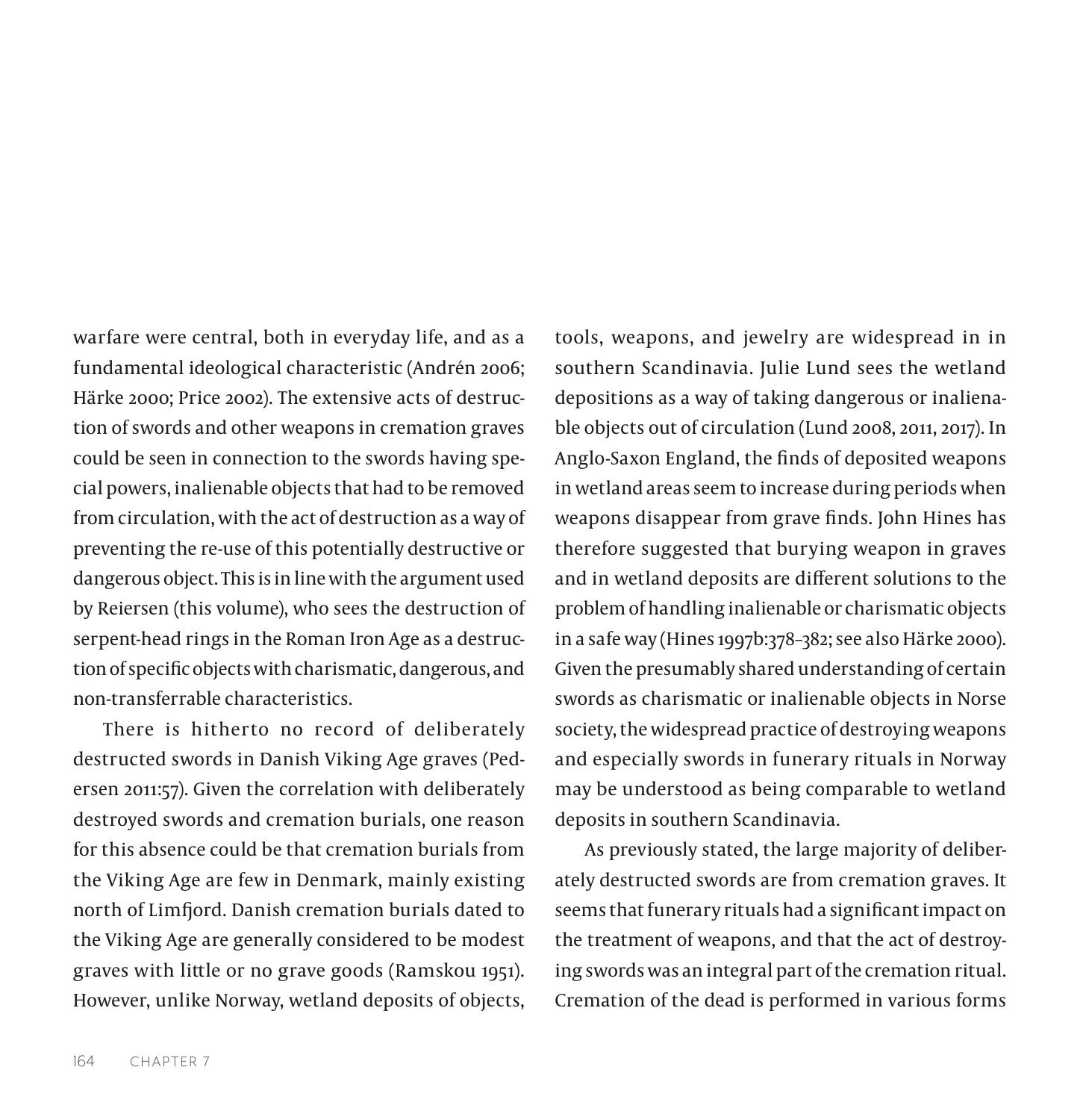throughout the Late Iron Age and Viking Age (Shetelig 1912:179–201). Even though cremation takes various forms, the general idea is that the burning of the dead often represents a rite of passage (van Gennep 1960), a transition of the individual into a different state of being (Williams 2015). Cremation of the dead can also be understood as a way of releasing the spirit of the dead (Fowler 2004, 92–93; Williams 2015), and as a form of sacrifice, giving the dead to deities (Fowler 2004:95; Østigård 2000:50).

The cremation process is often one of several ways to transform the physical body in the burial, and it is linked to a sort of theme, involving the transition of other forms of material culture (Williams 2015). Thus, the destruction of swords and other weapons in cremation rituals can be seen not only as an act of 'killing' certain charismatic and potentially dangerous swords. The deliberate destruction could also be an act of transformation, either as part of a violent ritual performed during the burial helping the transition of the dead warrior, or as an act performed upon the weapon itself, transforming the power of the weapon to a different state of being. This theory also coincides with the idea of

the charismatic sword, having a form of magical, transcendental, or religious power residing in the object itself.

### **SOME CONCLUDING REMARKS**

This article gives an overview of the deliberately bent and otherwise destructed swords of the late Iron Age and Viking Age in south-eastern Norway. Damage varies from careful folding of the sword blade to violent handling with blows and cuts, often including other weapons from the same grave. The destruction of objects is a practice first and foremost carried out on weapons, linking it to the warrior sphere of the Norse society. Regional variations in frequency show that culture specific traits were significant, and that the deliberate destruction of weapons in funerary rituals was one of several different practices reflecting a complex set of ideas about death and the afterlife in the Norse society. The close connection between cremation burials and the practice of destroying weapons confirms the idea that the practice should be understood as an integral part of the funerary ritual. However, the destruction of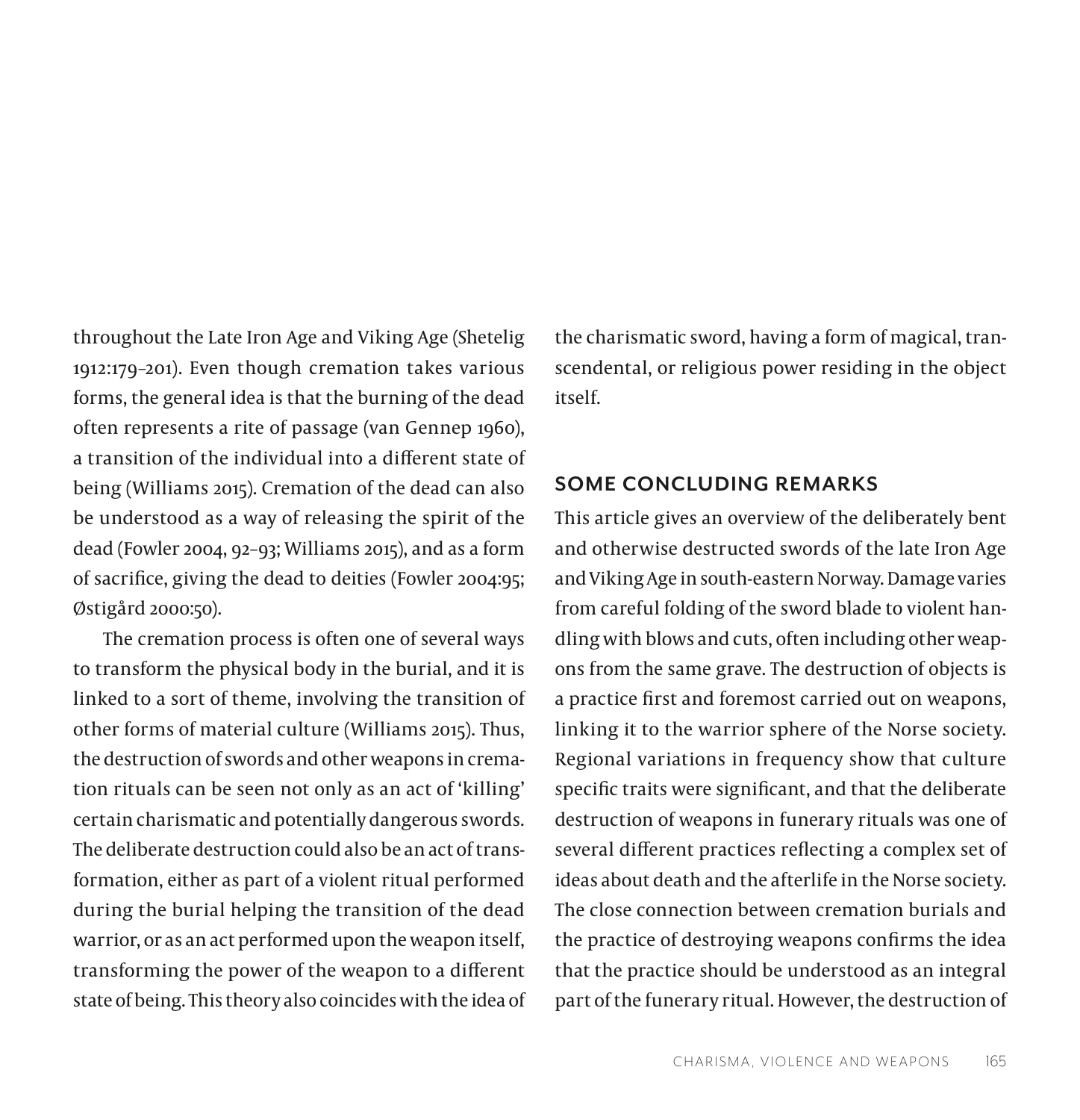swords in Viking Age graves cannot be fully understood without taking the collective narrative of swords in the Norse society into account. The charismatic swords of the Viking Age were magical, powerful and dangerous, and therefore needed to be handled in a safe way to protect society.

Archaeological, historical and ethnographic studies confirm that the practice of breaking and destroying objects during burial rituals was widespread from prehistory onwards in various cultures all over the world (Grinsell 1961). According to Grinsell, the reasons behind the ritual destruction of objects are multiple, varying from the mundane and practical to the spiritual and ontological (Grinsell 1961; se also Grinsell 1973; Gardeła 2016:216–217). The tales of certain charismatic swords from written sources can certainly provide a general

idea of swords and weapons in the Viking Age. However, the charismatic properties of certain swords from Norse literature and poetry are not sufficient to explain the number of swords and other weapons that were bent, twisted, and in other ways broken and laid down in graves in the Viking Age. To fully grasp and understand the phenomenon of breaking and burying swords in the Viking Age society, we need more research, both technical studies of the various practices of destroying weapons and other objects, the different stages of the funerary rituals, and the religious and social contexts of burial practices. Thus, the violent destruction of swords and other weapons is a key to expanding our knowledge of the complex relationship between funerary rituals, ideas of death and the afterlife, and conceptions of war, violence and weapons in the Viking Age society.